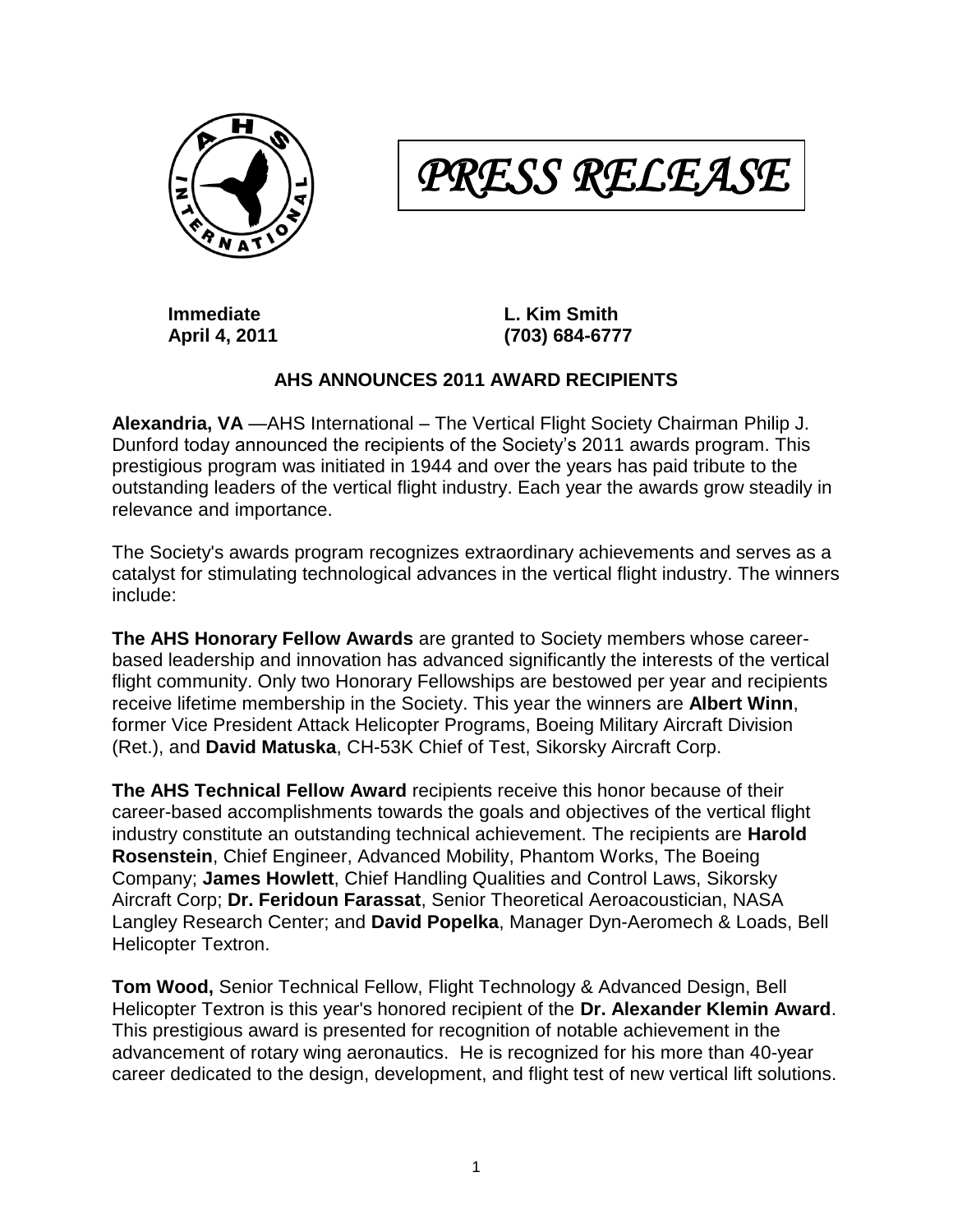The Society's **Captain William J. Kossler Award** is given for the greatest achievement in practical application or operation of rotary wing aircraft, the value of which has been demonstrated by actual service during the preceding year. This year the Kossler will be presented to **the Bravo Company 1-52nd Aviation Regiment, US Army** which provided emergency relief in "Operation Denali" (Pakistan) using the CH 47 Chinook aircraft. During their deployment the unit transported more than 19,000 individuals and moved more than 10,000,000 pounds of cargo during major flooding in Pakistan.

**GKN Aerospace,** based in St. Louis, Missouri, is this year's recipient of the **AHS Supplier Excellence Award**, which is given to a supplier which, through the quality, innovativeness and cost-effectiveness of its products, has made a notable contribution to the vertical flight industry. The company displayed "best in class" performance on the Sikorsky Aircraft CH-53K program as Airframe Supplier Lead.

**William Bousman,** Aerospace Engineer, Army Aeroflightdynamics Directorate, NASA Ames Research Center (Ret.), has been selected as this year's **Alexander A. Nikolsky Honorary Lectureship** recipient. The Lectureship is awarded to "an individual who has a highly distinguished career in vertical flight aircraft research and development and is skilled at communicating their technical knowledge and experience." In winning the award, Mr. Bousman joins the ranks of previous distinguished Nikolsky recipients including Dr. Wayne Johnson, Dr. David Peters, Dr. Kenneth Rosen, Troy Gaffey, Dr. Richard M. Carlson, Professor Howard C. Curtiss, Jr., Dr. Daniel P. Schrage, David Jenney, Evan Fradenburgh, Kenneth I. Grina, Robert R. Lynn, Rene Mouille, Professor Alfred Gessow, Bartram Kelley, Robert Huston, Bruno Lovera and Professor Barnes McCormick, Jr. The Lecture will be delivered at the 67th AHS Annual Forum and Technology Display at the Virginia Beach Convention Center, in Virginia Beach, Virginia, on Tuesday, May 3, 2010 at 4:00 p.m. The title of the Lecture is "Full-Scale Airloads Measurements – Extraordinary Costs, Extraordinary Benefits."

**The Grover E. Bell Award** is given to the individual or organization that has fostered and encouraged research and experimentation in helicopter development. This year's honored recipient is the **UH-60 Airloads Wind Tunnel Test Team, consisting of the U.S. Army, U.S. Air Force, NASA, and the National Full-Scale Aerodynamics Complex (NFAC). Team leaders included Thomas Norman, NASA Ames Research Center, and Patrick Shinoda, U.S. Army Aeroflightdynamics Directorate**. The team includes over 130 individuals, composed of dedicated engineers, aircraft and wind tunnel mechanics, technicians, managers, data system and instrumentation specialists, and programmers. The dataset they created will enable new understandings and knowledge of rotor performance, aerodynamics, dynamics, and load. In May 2010, the UH-60 Airloads Wind Tunnel Test Team successfully completed the most intricate and extensive testing ever performed on a full-scale rotor system.

**The Harry T. Jensen Award** is given in recognition of an outstanding contribution to the improvement of helicopter reliability, maintainability, safety or logistics support through improved design or technical achievement brought to fruition during the preceding year. This year the award is presented to the **Boeing Active Crash**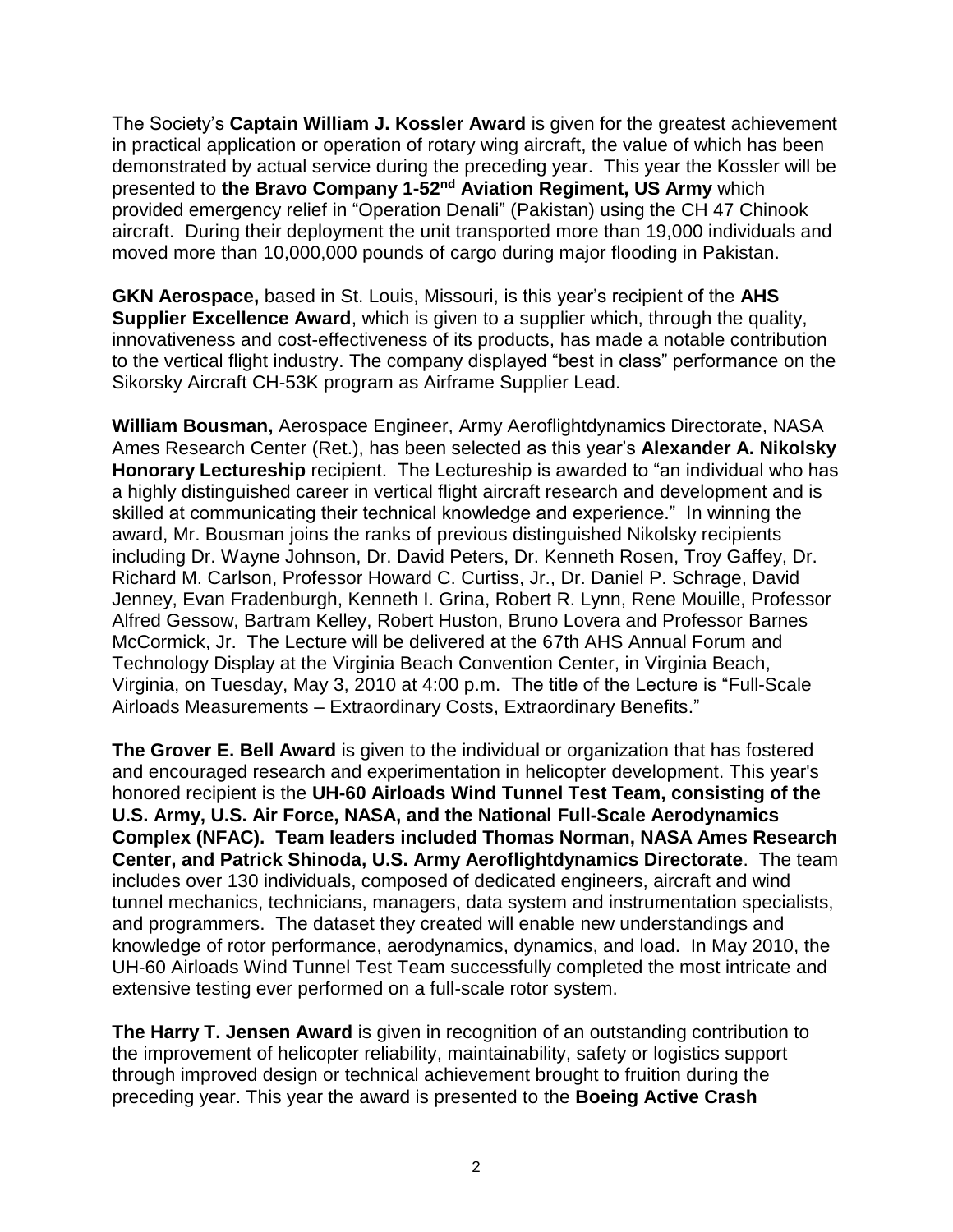**Protection System Development Team, consisting of The Boeing Company, the U.S. Army Aviation Applied Technology Directorate, Honeywell, General Dynamics Ordnance and the University of Maryland.** The team developed new technologies which greatly increase the effectiveness of rotorcraft crash protection systems and significantly improve rotorcraft crash survivability.

This year's honoree for the **Howard Hughes Award,** given in recognition of an outstanding improvement in fundamental helicopter technology brought to fruition in the previous year, is the **Sikorsky X2 Technology Demonstrator Team**. On September 15, 2010, the Sikorsky X2 Technology Demonstrator accelerated to 253 knots, marking the fastest airspeed ever achieved by a true helicopter in level flight. This event marked not only the fastest airspeed ever achieved by a true helicopter in level flight, but it also signified a quantum leap in expanding the operational flight envelope for future practical and producible helicopter designs. The X2 was made possible through the use of an advanced coaxial rotor design that is able to achieve an 80% to100% increase in helicopter cruise speed while retaining desireable attributes such as excellent lowspeed handling qualities, efficient hovering, and simple transition to high speed.

**The AgustaWestland International Helicopter Fellowship Award** recognizes the most significant contribution to international vertical flight cooperation by an individual or group. Established in 1989, the award honors the memory of Paolo Bellavita whose career at Gruppo Agusta was marked by his dedication to furthering international cooperation in the world of vertical flight. This year's winner is the **Bell 429 CertificationTeam**, including certification specialists at Bell Helicopter's Mirabel (Canada) and Fort Worth (Texas) facilities, the Federal Aviation Administration (FAA), Transport Canada, and the European Aeronautics and Space Agency (EASA). The Team succeeded in certifying the Bell 429 for Day/Night VFR, Single and Dual Pilot IFR, and Category A by all three of the regulatory agencies involved during 2010.

**The Frederick L. Feinberg Award** is presented to the helicopter pilot or pilots who have made the most outstanding achievement in the previous year. This year's award is given to **Kevin L. Bredenbeck**, X2 Technology Demonstrator, Director Flight Operations, Chief Test Pilot and Project Test Pilot, Sikorsky Aircraft Corp. Mr. Bredenbeck, the only person to ever fly the X2 Technology Demonstrator aircraft, was a principal contributor to the September 2010 successful achievement of the program's primary performance objective of reaching 250 knots and thus exceeding the previous speed record for helicopters in the X2's weight class. He was the primary contributor to the aircraft's cockpit design and control system and a key part of the design team throughout the conceptualization, detail design, build and test phases of the program.

The Society's **François-Xavier Bagnoud Award** is given to **Joseph G. Irwin**, Senior Manager, Flying Qualities, The Boeing Company.This award, which was established in 1992, recognizes outstanding contributions to vertical flight technology by a Society member under the age of 35. His career accomplishments include major contributions to the advancement of control law technology for vertical take off and landing aircraft. He recently published three widely referenced AHS technical papers on H-47 Digital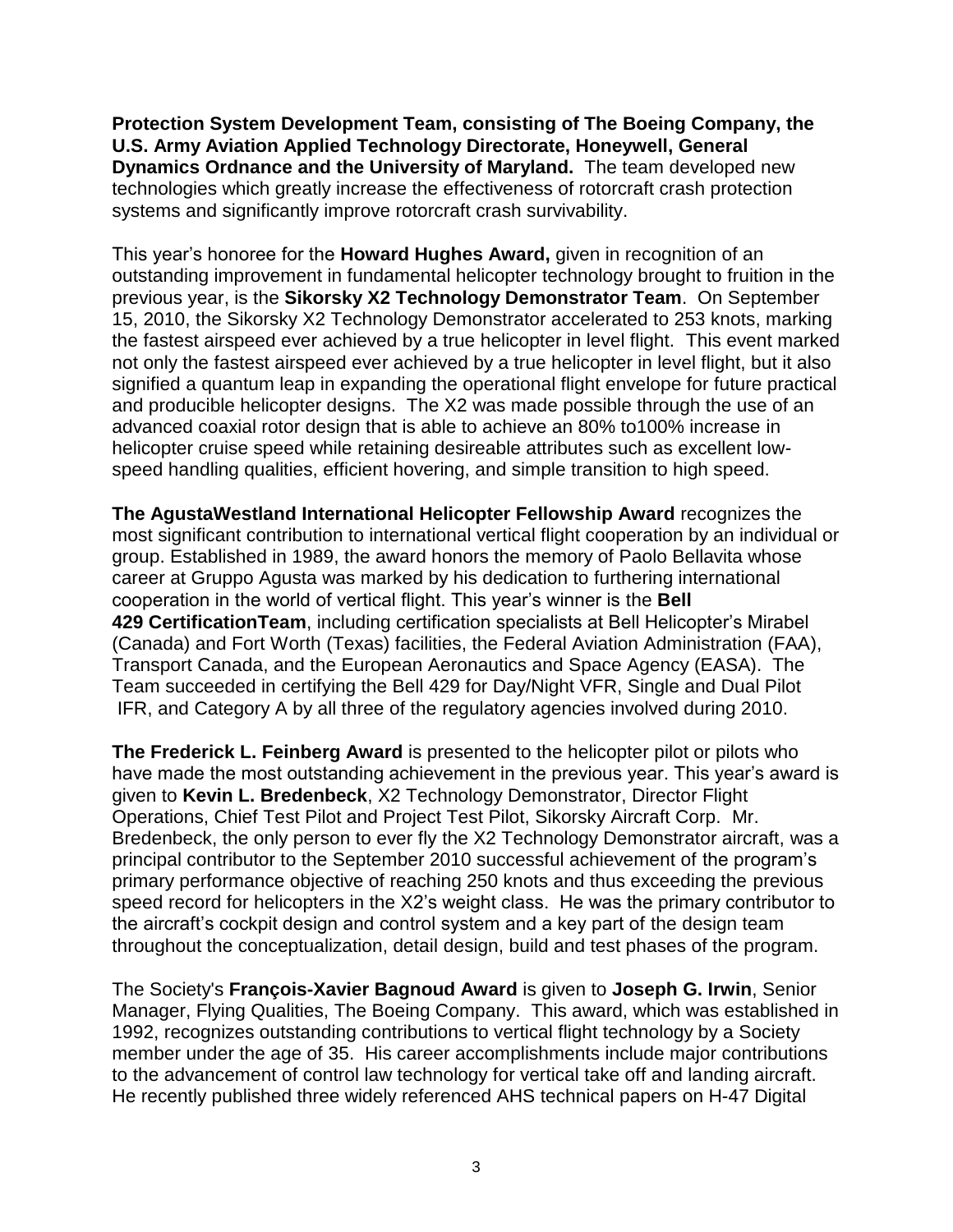Automatic Flight Control System (DAFCS) development. The papers document vehicle management and control technology that he developed and incorporated into production helicopters to improve flight safety, decrease aircraft cost and weight, and expand mission capability and effectiveness. One of these papers was recognized as the Alfred Gessow Forum Best Paper in handling qualities at the 2007 AHS Annual Forum.

The **John J. Schneider Historical Achievement Award** was established in 2003, in memory of vertical flight historian John J. Schneider. The award is given in recognition of distinguished achievement by an individual in encouraging appreciation of, and enhancing access to the history and legacy of vertical flight aircraft. This year's recipient is **Robert M. Beggs,** Production Support Logistics Supervisor, The Boeing Co**.**. He is recognized for his enthusiastic and effective leadership of the American Helicopter Museum and Education Center in West Chester, PA. With a group of visionaries including Peter Wright and John Schneider, Mr. Beggs conceived and created the museum in the early 1990's and has been a key leader of the museum's operation since it opened in 1996. He has served both as vice president and, for the last seven years, president of the museum's Board of Trustees. He is also Chairman of the AHS History Committee which further demonstrates his commitment to the preservation and documentation of vertical flight.

The Society also wishes to recognize the **2010 Cheeseman Award** winner, **Yuri Nikishkov**, Georgia Institute of Technology, whose paper, "Finite Elment-Based Tolerance Methods for Aircraft Composites," was selected as the "best paper" at the European Rotorcraft Forum in Paris, France, in September 2010. He will present his paper on Wednesday, May 4, 2011 in Structures & Materials II at 11:45 a.m. in the Virginia Beach Convention Center, Virginia Beach, VA.

The hard working Vertical Flight Foundation (VFF) Committee has made its selection of candidates for VFF scholarships and they include, in the Bachelor of Science category, **Juan Pablo Afman**, Georgia Institute of Technology**; Daniel Landers**, Northeastern University; **Elena Shrestha**, University of Maryland; **Sean Pearson Symon**, University of Maryland and **Nathan Wukie**, University of Cincinnati. In the M.S. category the winners include **Graham Bowen-Davies**, University of Maryland; **Erica Grace Hocking**, University of Maryland, **Austin Overmeyer**, The Pennsylvania State University, **Rajiv Shenoy**, Georgia Institute of Technology; **Elizabeth Alice Weiner**, University of Maryland and **Jonathan Z. Yong**, University of Illinois at Urbana-Champaign. In the PhD category the winners included: **Andrew Becnel**, University of Maryland; **Benjamin Otto Berry**, University of Maryland; **Chen Friedman**, University of Maryland; **Eliot Quon**, Georgia Institute of Technology; **Ryan Michael Robinson**, University of Maryland; **Jason Carl Slaby**, The Pennsylvania State University; and **Anish Sydney**, University of Maryland.

The winner of the Robert L. Lichten Award is **Gregory M. Neiswander**, San Jose State University Research Associate, U.S. Army Aeroflightdynamics Directorate and he will present his paper, "Improving Deceleration Guidance for Rotorcraft Brownour Landing"